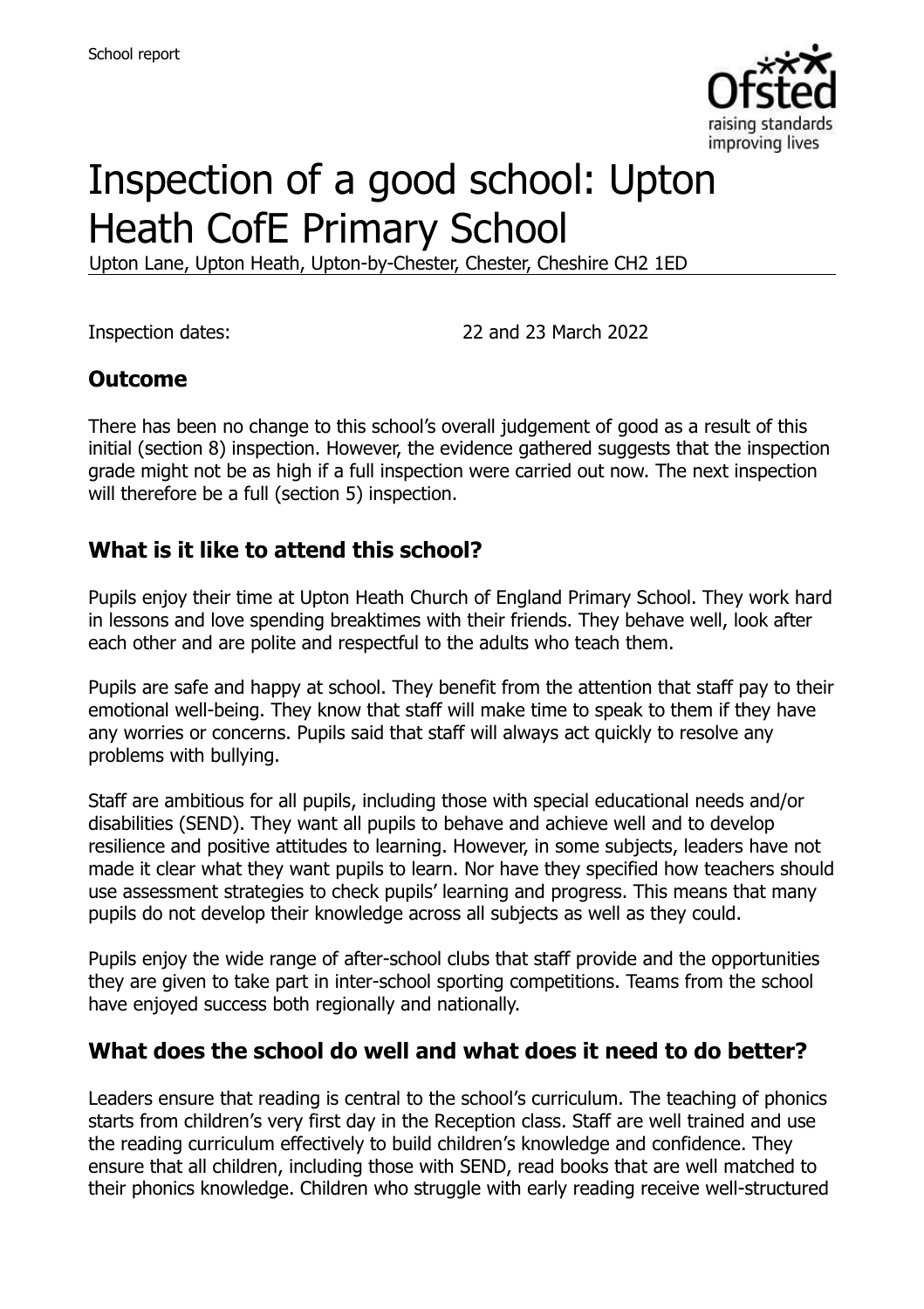

support that helps them to keep up with their peers. Leaders ensure that the focus on reading remains as pupils move through school. Older pupils who met with the inspector were confident and fluent readers. They read regularly in school and at home. Pupils have a broad knowledge of different authors and genres.

Pupils behave well, and learning is rarely disrupted. Staff provide effective support for the small number of pupils who sometimes find it difficult to manage their own behaviour.

Leaders are at an early stage of designing the curriculum in some subjects. As a result, teachers are not clear about the key knowledge that pupils need to acquire. This hinders pupils' learning and prevents them from progressing through these curriculums as well as they should. Their achievement across different subjects is variable.

Leaders, including governors, have an accurate understanding of how well mathematics and English are being taught. However, this is not the case with other subjects. They are not aware of the weaknesses that exist in the different curriculums. As a result, they are not well placed to identify the actions that are needed to improve the quality of education across the school.

Leaders provide a wide range of learning opportunities to encourage pupils' broader development. All pupils, including those with SEND, benefit from regular educational trips and visits. All pupils, from Year 2 to Year 6, have had the opportunity to take part in a residential visit during this school year. Pupils in Year 6 recently took part in a Shakespeare project that culminated in a live performance to adults and pupils from other schools. All pupils are given the opportunity to learn how to play a musical instrument. Older pupils enjoy the additional responsibilities that they are given, which include house captains and road safety officers.

Teachers use assessment strategies well in some subjects. They make regular checks to ensure that pupils' understanding is secure before moving on to new learning. For example, in the Reception class, staff keep a close check on how well children are developing their understanding of number. Teachers also track pupils' progress in reading closely so that they can support any pupils who begin to struggle. However, in many other subjects, leaders have not provided clear guidance to teachers about how they should assess pupils' work to make sure that they are acquiring essential knowledge. This prevents teachers from being able to plan work that builds securely on what pupils already know.

Leaders have put effective systems in place to ensure that pupils with SEND are identified early. Leaders make sure that these pupils benefit from appropriate support so that they can access the full curriculum alongside their peers. However, the weaknesses that exist within certain subjects also impact pupils with SEND and limit their progress.

The majority of parents and carers are supportive of the school. However, some parents feel that leaders do not listen to their views. They believe that leaders have not dealt effectively with the concerns that they have raised.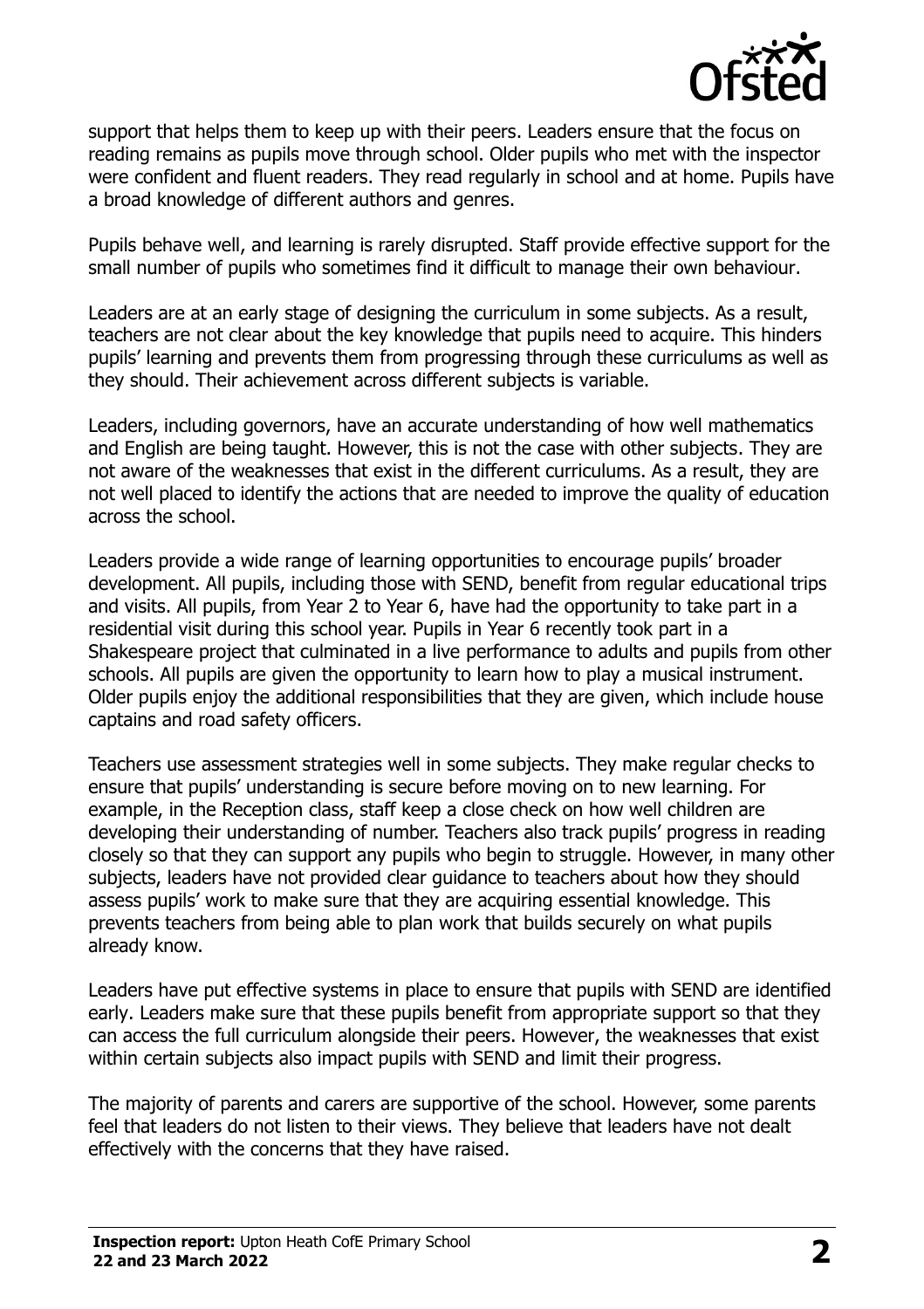

Since his appointment in January 2020, the headteacher has secured a number of improvements at the school. Members of staff who responded to the Ofsted survey said that they feel well supported. They also said that leaders are considerate of workload and well-being issues.

In discussion with the headteacher, the inspector agreed that history and religious education may usefully serve as a focus for the next inspection.

# **Safeguarding**

The arrangements for safeguarding are effective.

Leaders ensure that all pupils are protected and kept safe. Members of staff receive regular safeguarding training and know what to do if they have any concerns about the safety or welfare of a pupil. Where necessary, leaders work with outside agencies to support vulnerable pupils and their families.

Pupils are taught how to keep themselves safe. For example, they learn about road safety and the dangers associated with the internet.

# **What does the school need to do to improve?**

# **(Information for the school and appropriate authority)**

- In some subjects, leaders have not identified the key knowledge that pupils need to acquire and the order in which this knowledge should be taught. This prevents pupils, including those with SEND, from building their learning on what they already know. Leaders should make sure that the content of teaching within each curriculum area is carefully selected and well sequenced.
- Leaders, including governors, do not have a well-informed view on how well the curriculum in each subject is being delivered. As a result, they do not know how well pupils are learning the intended curriculum. Leaders should sharpen their focus on how well pupils are learning the curriculum so that they understand the school's strengths and the areas that need further improvement.
- Teachers do not routinely check that pupils are learning and remembering the curriculum in some subjects. This means that they do not have a clear picture of how well pupils are acquiring the key knowledge that they need. Leaders should ensure that teachers understand how to assess pupils' learning in all curriculum areas.

# **Background**

When we have judged a school to be good, we will then normally go into the school about once every four years to confirm that the school remains good. This is called a section 8 inspection of a good or outstanding school, because it is carried out under section 8 of the Education Act 2005. We do not give graded judgements on a section 8 inspection. However, if we find evidence that a school would now receive a higher or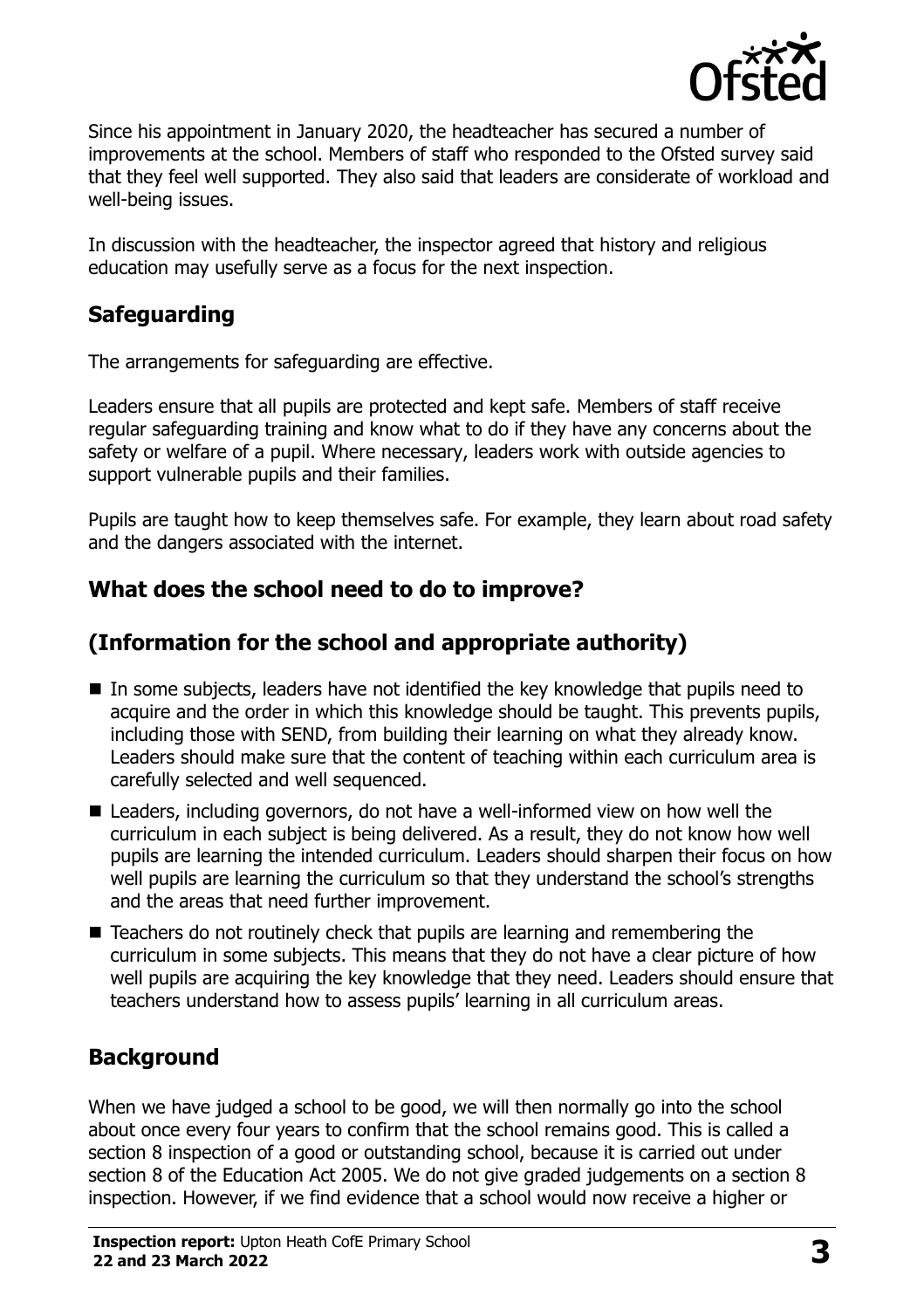

lower grade, then the next inspection will be a section 5 inspection. Usually this is within one to two years of the date of the section 8 inspection. If we have serious concerns about safeguarding, behaviour or the quality of education, we will deem the section 8 inspection as a section 5 inspection immediately.

This is the first section 8 inspection since we judged the predecessor school, Upton Heath CofE Primary School, to be good in June 2013.

## **How can I feed back my views?**

You can use [Ofsted Parent View](https://parentview.ofsted.gov.uk/) to give Ofsted your opinion on your child's school, or to find out what other parents and carers think. We use information from Ofsted Parent View when deciding which schools to inspect, when to inspect them and as part of their inspection.

The Department for Education has further [guidance](http://www.gov.uk/complain-about-school) on how to complain about a school.

If you are the school and you are not happy with the inspection or the report, you can [complain to Ofsted.](https://www.gov.uk/complain-ofsted-report)

## **Further information**

You can search for [published performance information](http://www.compare-school-performance.service.gov.uk/) about the school.

In the report, '[disadvantaged pupils](http://www.gov.uk/guidance/pupil-premium-information-for-schools-and-alternative-provision-settings)' refers to those pupils who attract government pupil premium funding: pupils claiming free school meals at any point in the last six years and pupils in care or who left care through adoption or another formal route.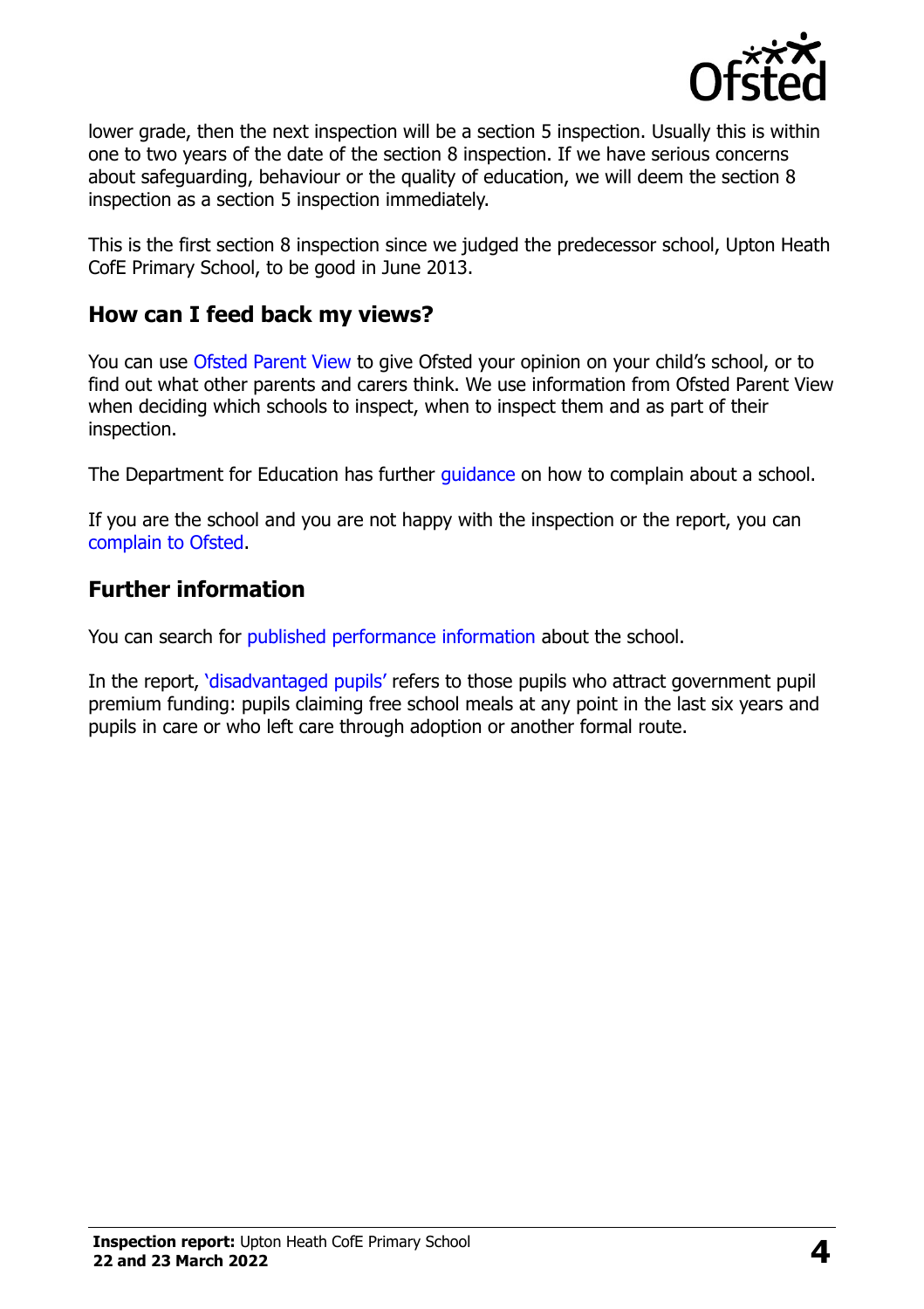

# **School details**

| Unique reference number             | 145074                           |
|-------------------------------------|----------------------------------|
| Local authority                     | <b>Cheshire West and Chester</b> |
| <b>Inspection number</b>            | 10226064                         |
| <b>Type of school</b>               | Primary                          |
| <b>School category</b>              | Academy converter                |
| Age range of pupils                 | 4 to 11                          |
| <b>Gender of pupils</b>             | Mixed                            |
| Number of pupils on the school roll | 417                              |
| <b>Appropriate authority</b>        | Board of trustees                |
| <b>Chair of trust</b>               | Ian Wilson                       |
| <b>Headteacher</b>                  | <b>Conrad North</b>              |
| Website                             | www.uptonheath.cheshire.sch.uk   |
| Date of previous inspection         | Not previously inspected         |

# **Information about this school**

- Leaders do not make use of any alternative provision.
- The headteacher took up his post in January 2020.
- The school's most recent section 48 inspection took place in June 2016.
- Upton Heath CofE Primary School converted to become an academy school in March 2018. When its predecessor school, Upton Heath CofE Primary School, was last inspected by Ofsted, it was judged to be good overall. The school is part of the Samara Trust.

# **Information about this inspection**

- This was the first routine inspection the school received since the COVID-19 pandemic began. The inspector discussed the impact of the pandemic with leaders and has taken that into account in his evaluation of the school.
- The inspector met with the headteacher and other members of the leadership team.
- The inspector met with the chair of the local academy committee, the trust's chief executive officer and two trustees, one of whom was the deputy director of education for the Diocese of Chester.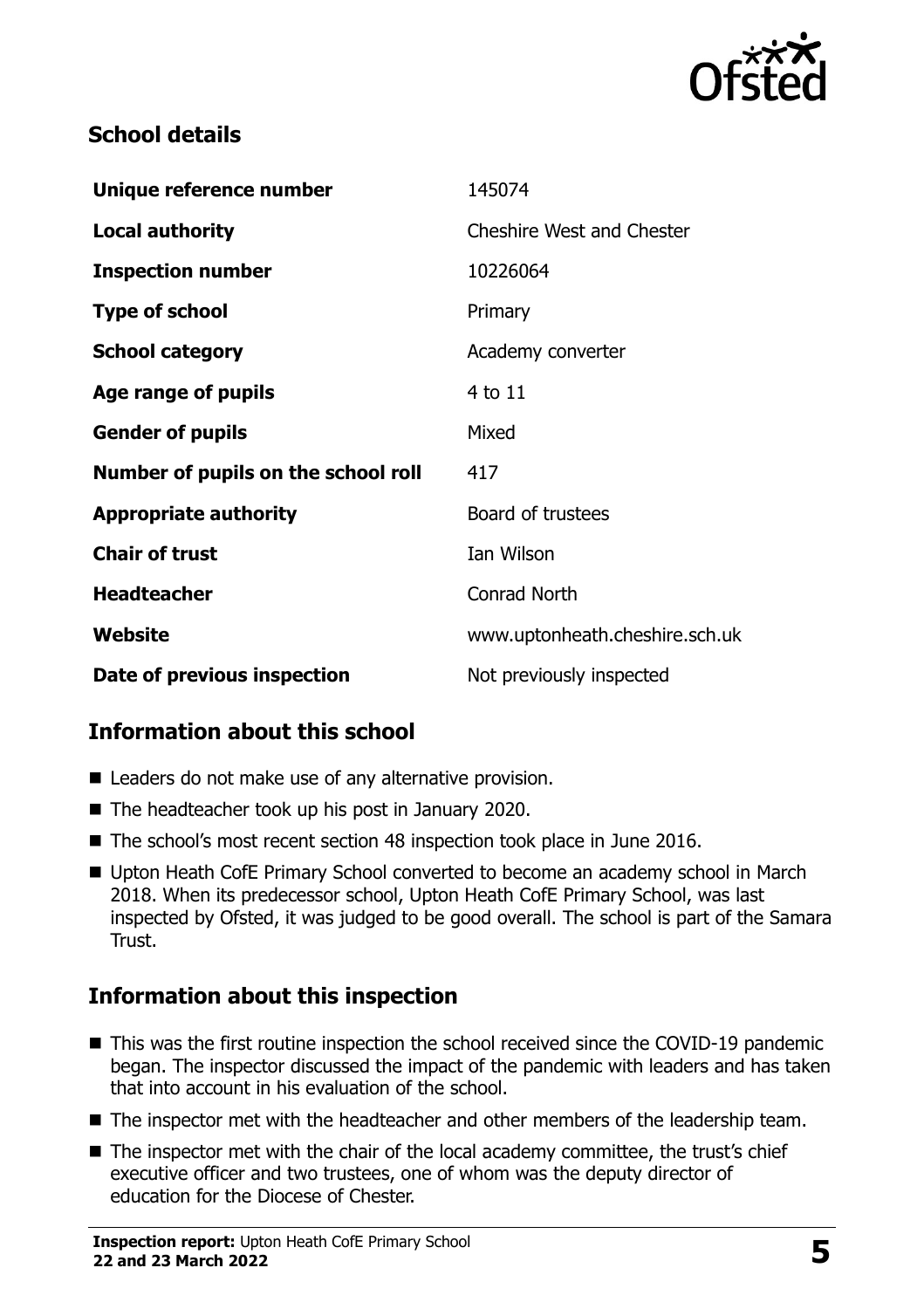

- The inspector carried out deep dives in early reading, mathematics and history. As part of this process, he met with subject leaders to discuss the curriculum. He also listened to pupils reading, visited lessons, talked to pupils and staff and looked at samples of pupils' work.
- The inspector also spoke to leaders about the curriculum in some other subjects and looked at examples of pupils' work.
- The inspector examined the school's safeguarding records. He also spoke with staff about safeguarding.
- The inspector spoke to pupils about their experience of school. He observed pupils' behaviour in lessons and during breaktimes.
- The inspector scrutinised a range of documents, including the school's improvement plans and minutes of governing body meetings.
- The inspector considered the responses to Ofsted Parent View. He also looked at the responses to the Ofsted staff survey. There were no responses to the pupil survey.

#### **Inspection team**

Paul Tomkow, lead inspector **Her Majesty's Inspector**